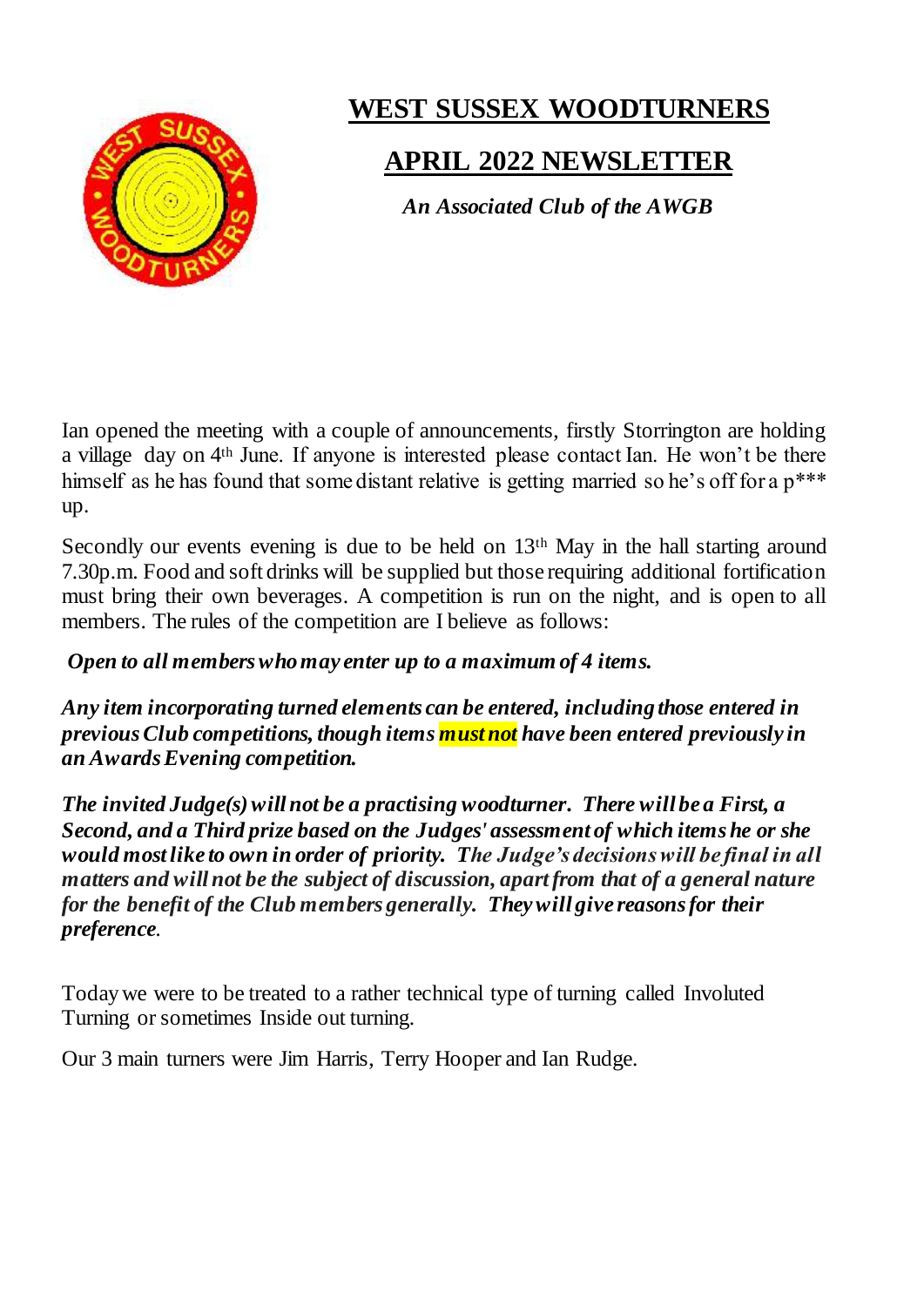

I thought Ian's smock said established 1855 and I thought looking good for your age Ian, then I put on my other glasses.

Jim got a little bored after a while but fortunately we had an expert in reserve in the shape of Gary Parkinson.

I am not going to try and explain how these guys do what they do other than say what great turners they are. So for your edification here are some photos of the incredible stuff they do.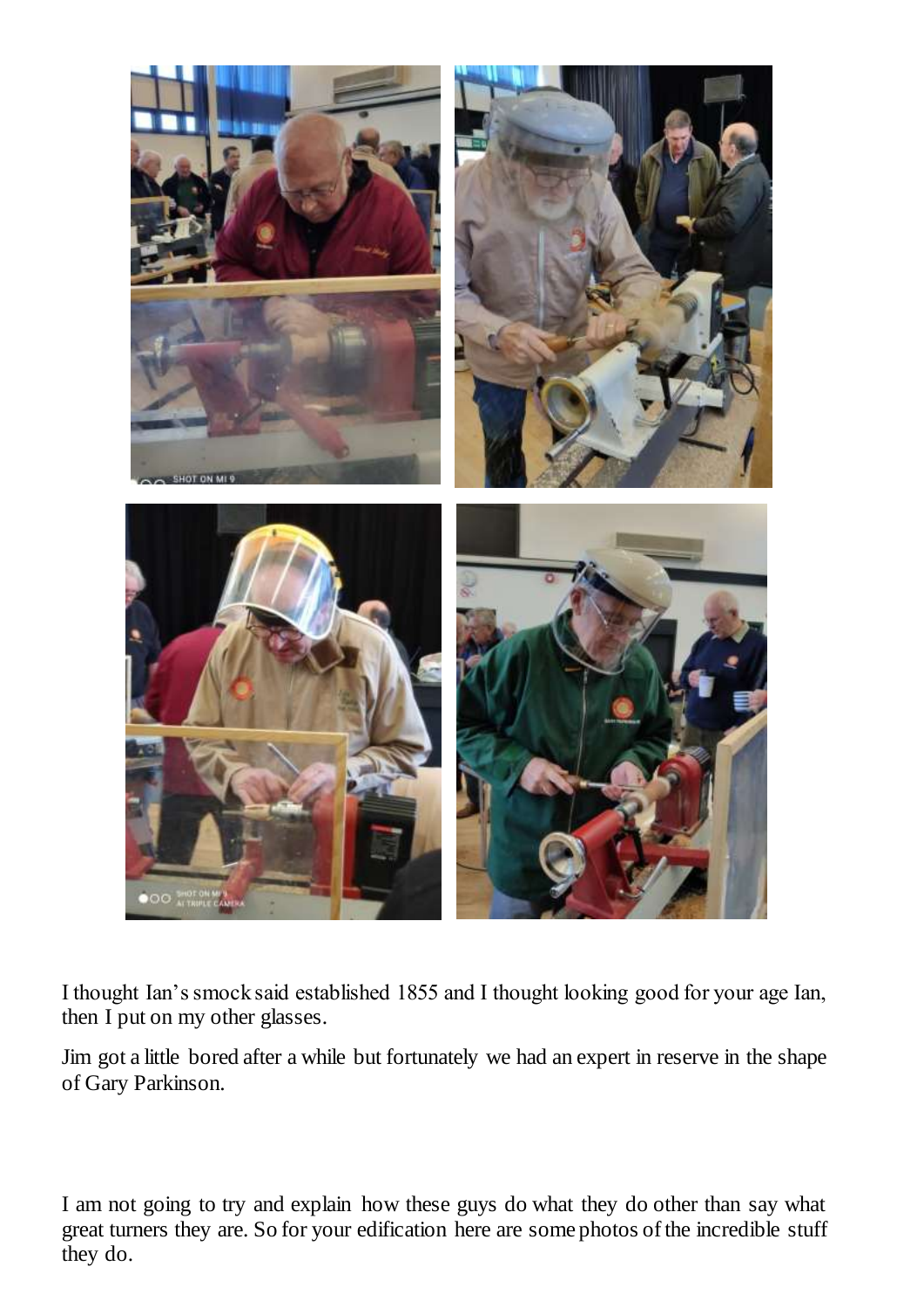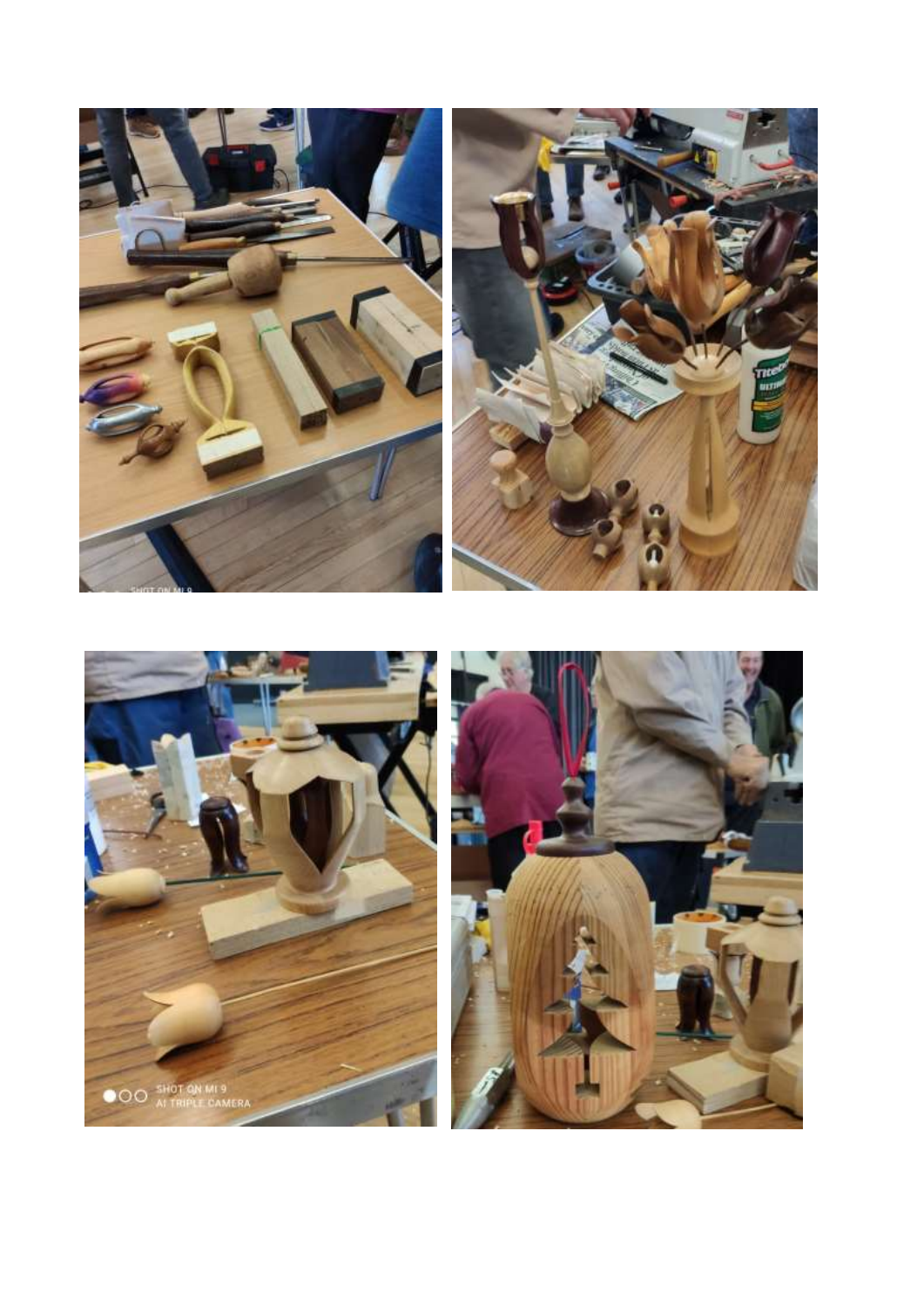



I should probably have taken more pictures and much better ones but I had this bunch of people who kept getting in my way. Perhaps we need a photographer who is more than  $\overline{5}$ ft  $\overline{3}$ ".